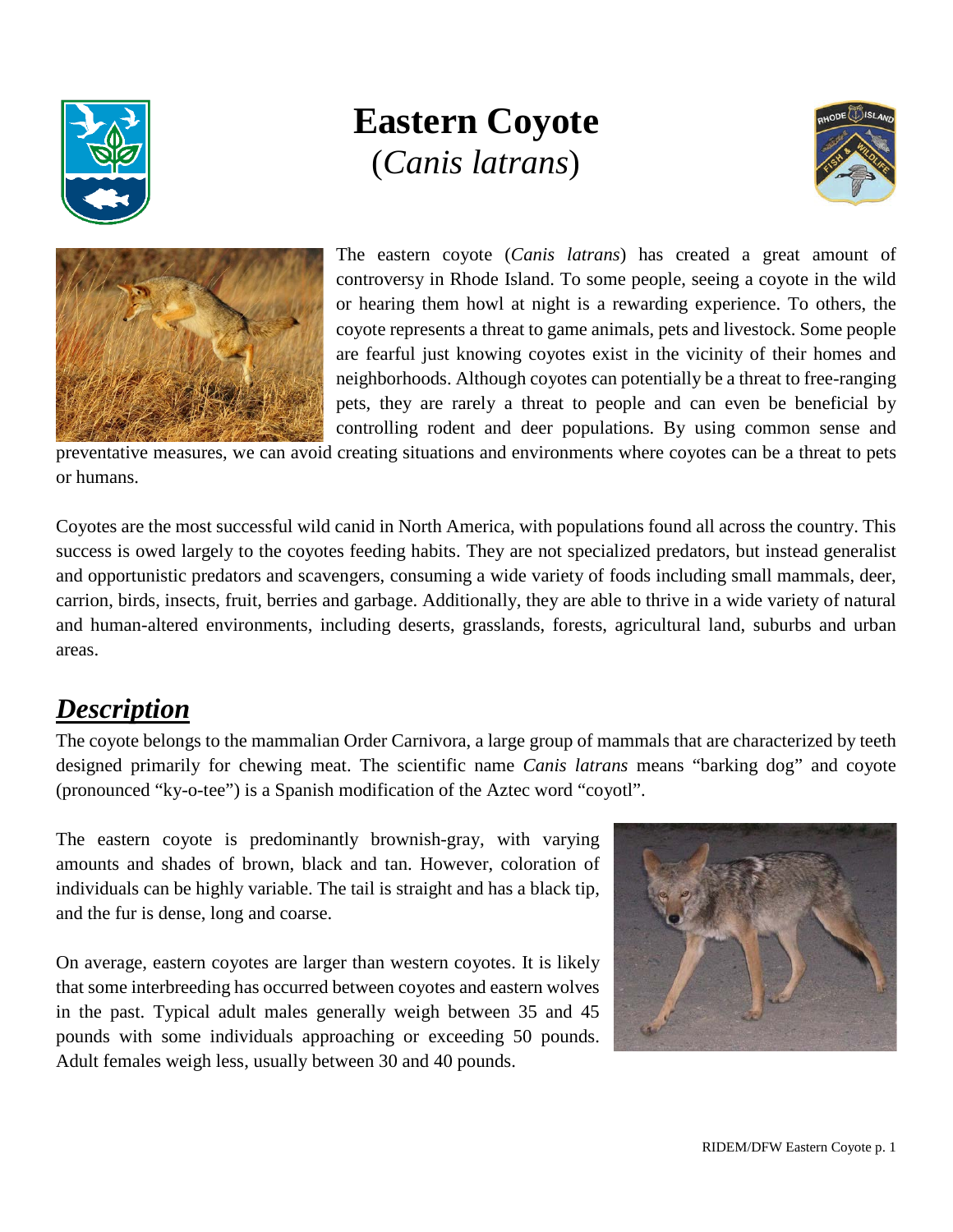# *Life History*

**Historic range and current range:** At the time Europeans first established settlements in North America, the coyote's range was likely restricted to the prairie regions of North America west of the Mississippi River from southwestern Canada to central Mexico. The dominant canine predator in Northeastern North America at that time was the gray wolf (*Canis lupus*), some now question whether this was/is a separate species. Throughout the

18th and 19th centuries European settlement expanded westward, and the extensive eastern forests were cleared for agriculture and timber products. A network of linear travel corridors was created as roads, bridges, and railway systems were constructed. In addition to the unprecedented alteration of habitat, there was direct persecution of large predators such as the wolves and mountain lions that had previously competed for food resources with coyotes. Through habitat loss and unregulated hunting, populations of white-tailed deer, the primary prey of wolves and mountain lions, were also decimated.



Figure 1. Probable distribution of coyote in North America prior to European settlement

The range expansion of the coyote in North America is well documented. Coyotes followed settlers and prospectors westward, feeding on dead horses and livestock as well as in garbage dumps along travel routes.

With the wolf gone from most of Eastern North America and the landscape now consisting of a patchwork of agricultural and forest lands, there was an opportunity for the adaptable coyote to move east. The first eastern







coyotes in New York State were documented in the 1920s. By the 1930's, coyotes had been documented in Maine, and in the 1940s Vermont (1942) and New Hampshire (1944). They were first reported in Massachusetts in 1957 and in Connecticut in 1958. As it states in the 1962 edition of "The Mammals of Rhode Island" by John Cronan and Albert Brooks "The coyote has never occurred in Rhode Island but its range has been extending steadily eastward in recent years and at some future date it might be seen in Rhode Island." In 1966 there were two reports of coyotes being killed by automobiles, one in North Smithfield and one in Cranston. In 1969, a coyote was shot in the Touisset section of Warren. Within the next several years coyotes began to appear in other communities such as Warwick, Smithfield, South Kingstown, and North Kingstown. Today, coyotes can be found in all Rhode Island communities except Block Island.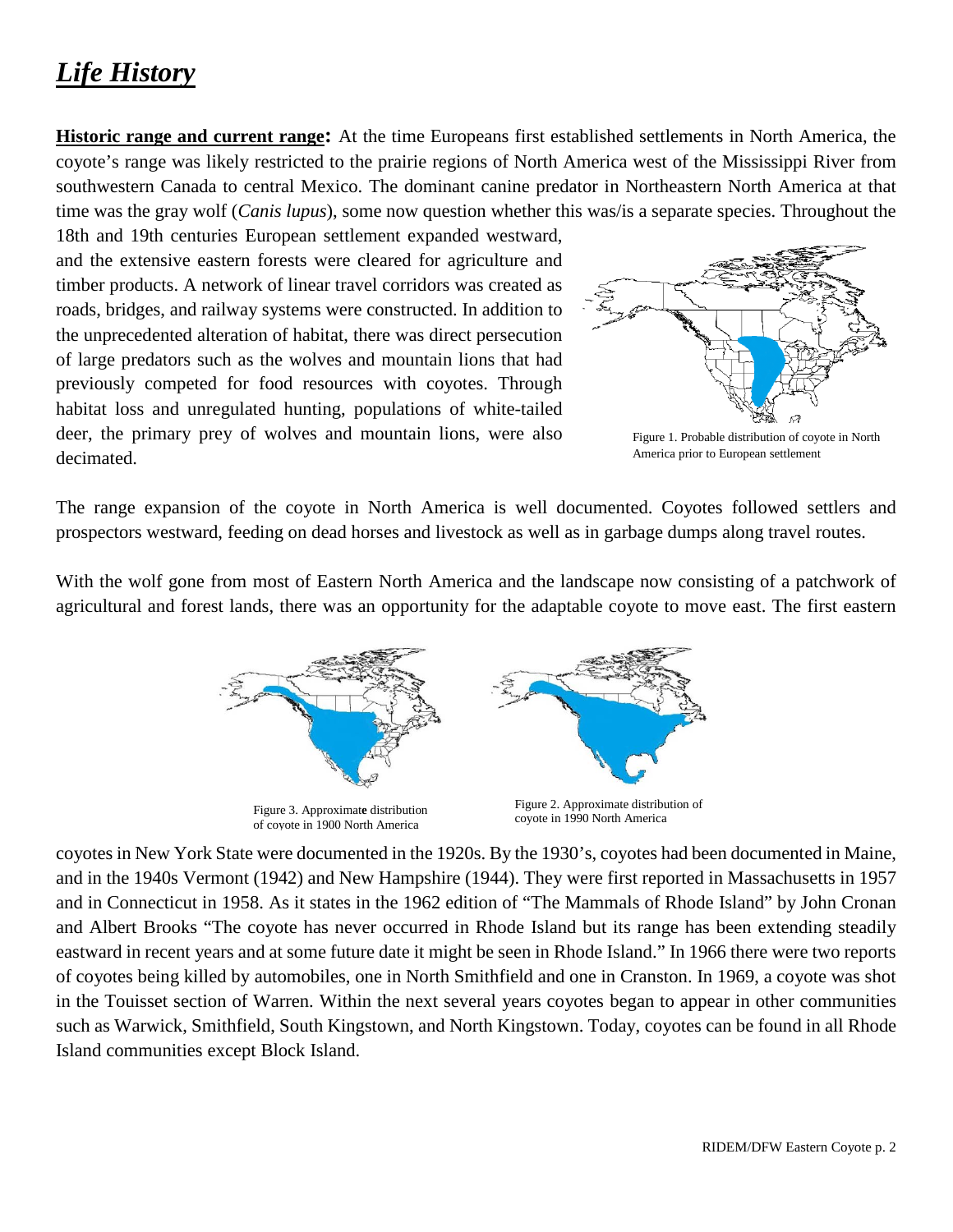**Behavior:** Coyotes are generally shy and secretive animals. In proximity to humans, coyotes tend to be mostly nocturnal but may also be active during early morning and sunset, and may rarely be active during daylight hours searching for food. With a litter of pups, adults may need to forage for food continuously to keep them fed.

In urban and suburban environments coyotes prefer to travel through, and remain in close proximity to, areas with abundant hiding cover. This could include powerline rights-of-ways, urban stream corridors or parks and other open space areas. Taking shortcuts through suburban backyards to and from food sources is common.

An animal's home range is generally defined as that area that is used on a regular basis but not actually defended. The home range area can be flexible and may vary considerably with food availability, geography, season and other factors. It may also overlap with the home range of other individuals.

A territory is a smaller area within a home range, and it is defended against other individuals or groups of the same species. Home ranges for coyotes have been measured between 5 and 25 square miles. Coyote family groups or "packs" are often territorial and will defend their territory against other coyotes. They delineate territorial boundaries with markers consisting of scat and scent posts. Within any given area there may also be individuals that are transient, or do not belong to a particular pack.



Coyotes can produce a variety of sounds, including barks and howls. They use these sounds to communicate amongst each other, identify themselves and to convey their location or distance from other individuals.

**Food Habits:** Coyotes are generalists and eat a wide variety of food items. They will prey on a wide variety of animals including rabbits, squirrels, woodchucks, deer, mice, voles, birds, snakes, and insects. A large component of their diet consists of carrion: carcasses of animals that may have died naturally, or other causes such as starvation or auto strikes. Fruit and other plant materials are an important component of their diet as well. Coyotes will readily eat wild and cultivated apples, grapes, blueberries, strawberries, and even cultivated corn when it is available.



**Breeding and rearing of young:** Female coyotes come into "heat" once per year, usually during January or February. Coyotes are monogamous and maintain pair bonds for several years but not necessarily for life. Gestation lasts for approximately 63 days. Litter sizes range between four and seven, varying due to factors such as the females' age and health. Pups are born blind and helpless, and generally weigh between 8 and 10 ounces. The pups' eyes open at about 14 days. The mother nurses the pups for about the first two weeks after which time they are fed regurgitated food by the adults. The young begin eating solid food at around three weeks and are weaned at about seven weeks of age. The young begin to emerge from the den after about three weeks at which time they begin to follow the adults.

Occasionally other individuals, usually siblings from the previous year's litter, assist the parents with rearing the pups. After weaning, the den is abandoned and the pups are taught to hunt by the adults and older siblings. Pups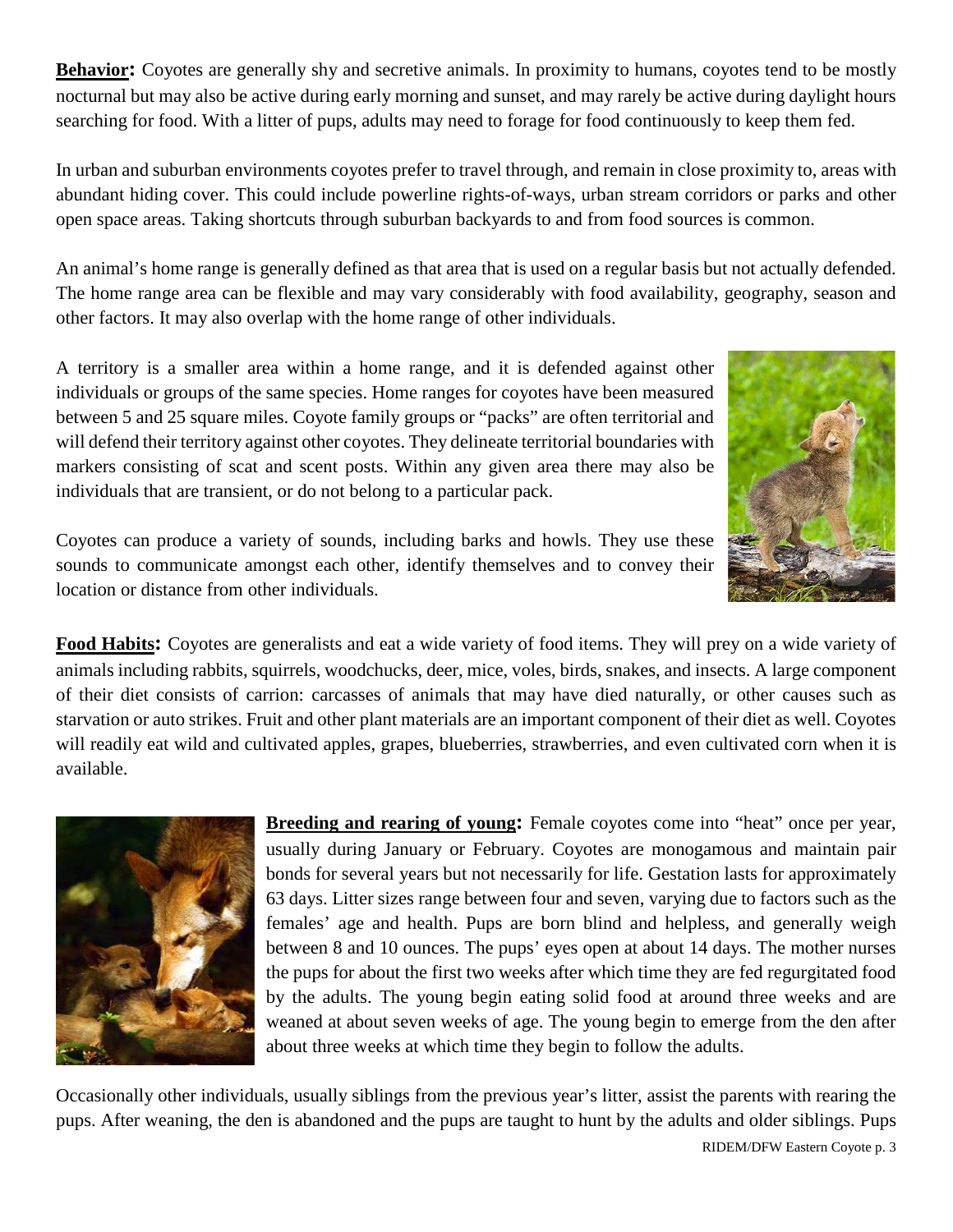reach adult weight at about nine months. The family stays together until the autumn, at which time the young coyotes begin to disperse. Sometimes the young will remain with adults through the following year.

Coyotes den in a variety of locations including holes dug into embankments, rock piles or ledges, and dense thickets or under piles of debris, preferably in areas that are free from human disturbance. The same den may be used from year to year. Moving pups from one den to another because of disturbance or parasite infections is common.

### *Diseases*

Coyotes are affected by a wide variety of parasites and diseases, including ticks, fleas, intestinal worms and heartworms. Coyotes may also be infected with canine distemper, canine parvovirus and sarcoptic mange. Coyotes, like all other mammals, are susceptible to the rabies virus; however, coyotes historically have not been a frequent wildlife host of the virus. Since their arrival to Rhode Island in the mid-1960s, there has been only two confirmed cases, of a coyote infected with rabies in Rhode Island.

Sarcoptic mange is caused by a mite that burrows into the skin, creating a great deal of discomfort and often leading to a weakened condition of the animal. Animals infected with mange often have little or no hair on their tails and backs. Mange also commonly infects red foxes.

Canine heartworm is commonly found in adult coyotes. In severe cases it can lead to impaired stamina and death.

# *Regulatory Status*

Coyotes are classified as protected furbearers under Rhode Island General Law 20-16-1. In Rhode Island, this state law allows a property owner to kill, by legal means, any furbearer (as defined in RIGL 20-16-1) that is killing or attempting to kill any livestock or domestic animals, destroying crops, creating a health hazard, or causing economic damage to their property. However, the law does not allow for the random taking of wildlife, for the taking of furbearers for their pelts outside the open season, or for killing of animals outside the boundaries of the property of the person with the problem. Also, it does not allow for unlawful methods of take such as poisons, snares, foothold traps, or discharge of firearms in violation of state or local ordinances. The law states that animals taken in such circumstances must be reported to the DEM within 24 hours.

Through regulation, the Division of Fish and Wildlife has established a "no closed season" for coyotes. They can be taken at any time of the year by legal means. The use of foothold traps, snares, or poison is prohibited. For complete rules and regulations regarding the hunting or taking of coyotes or other furbearers contact the Rhode Island DEM Division of Fish and Wildlife, Field Headquarters at 401-789-0281 or Division of Enforcement at 401-222-3070. Town and city ordinances may prohibit or further restrict hunting or discharge of firearms in residential and urban areas. Check with your police department for local laws.

# *Avoiding Problems*

RIDEM/DFW Eastern Coyote p. 4 Eliminating food sources around the home will eliminate unnecessary interactions with coyotes as well as other wild animals. Coyote attacks on humans are actually very rare; researchers White and Gehrt (2009) found only 146 cases of coyotes biting humans in all of North America between 1960 and 2006 compared with the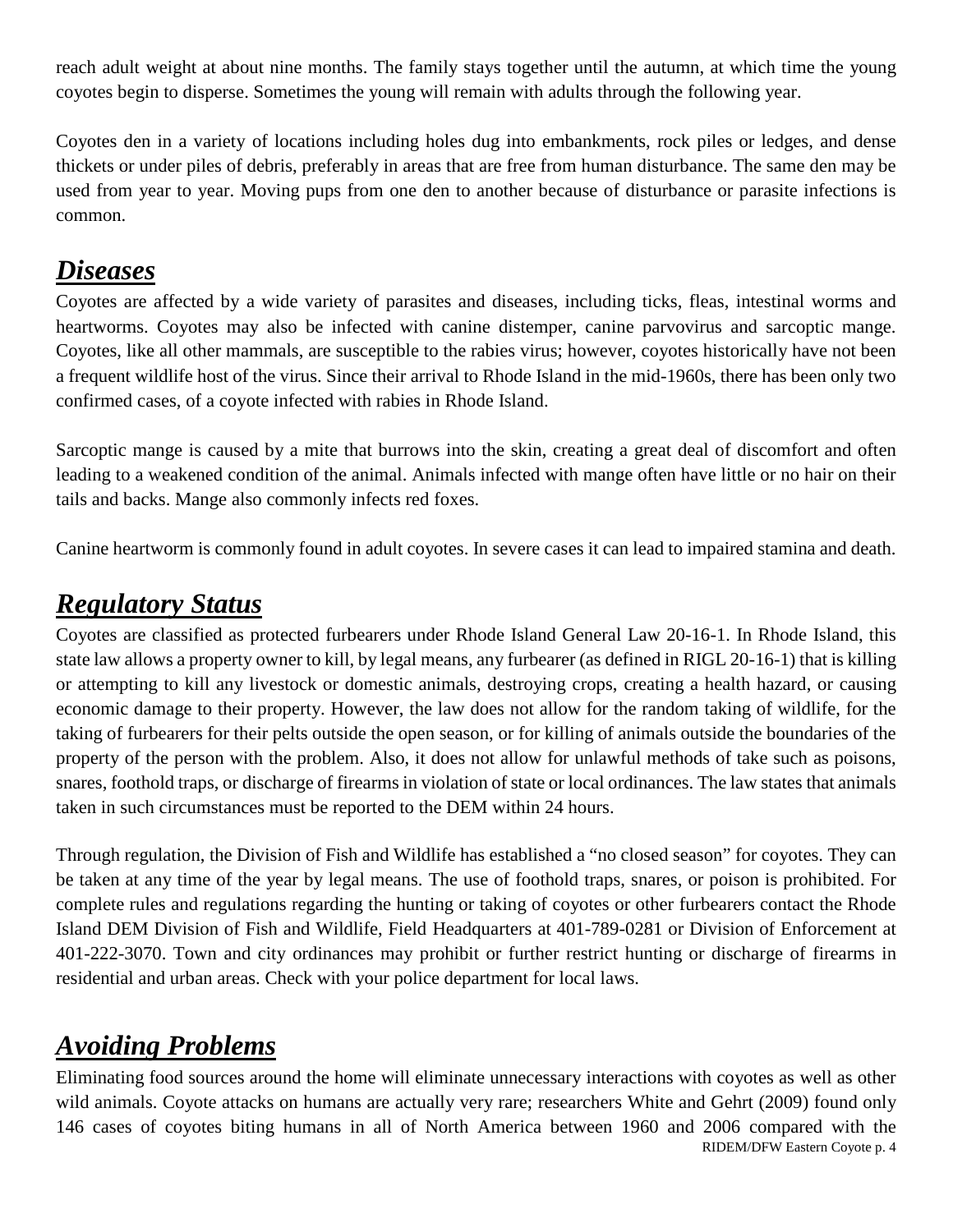approximated 4.5 million dog bites on humans that require medical attention each year in the United States (CDC, 2015).

Some things you should do to avoid or eliminate problems with coyotes:

- Do not leave garbage containers open or accessible to animals.
- Do not feed your pets outside. If you must, remove all uneaten food immediately.
- Never intentionally feed coyotes or other wild animals.
- Keep small pets, especially cats, indoors. A coyote will not make a distinction between your house cat and any other small mammal.
- Keep your pets' vaccinations and heartworm prevention up to date.
- Inform young children never to approach any wild animals.
- Protect vulnerable domestic fowl and livestock in enclosures, particularly during birthing season. Properly dispose of carcasses. Consult with the Division of Fish and Wildlife for ways to protect livestock from coyotes and other predators.
- Use loud noises such as whistles, air horns, shouting or whatever is available to discourage coyotes from taking shortcuts or frequenting backyards.
- Inform local or DEM officials of any contact between coyotes and pets or people.

Not all coyotes have bad habits or create problems. A coyote walking down the street during the early morning or walking along the back edge of your lawn next to the adjacent woodlot is not necessarily stalking you or your children. Coyotes have been part of Rhode Island's fauna for more than fifty years and are an important natural resource and component of the ecosystem. All indications are that they will continue to be part of our fauna for a long time to come. As proven in the West, campaigns to eradicate coyotes, though sometimes effective at lowering population levels for a short term, are expensive and have generally proven unsuccessful in the long



Coyote in back yard in Greenville, R.I. Photo courtesy of A. Alexander

term. The coyote's reproductive capacity and ability to disperse into new areas ensures that unoccupied habitats will not remain so for long.

If you have questions regarding coyotes, are having problems with coyotes, or have any questions about wildlife, visit [www.wildlifehelp.org,](http://www.wildlifehelp.org/) a collaborative online resource by government and non-profit wildlife agencies. You can also contact the RI DEM Division of Fish and Wildlife at the Great Swamp Field Headquarters by emailing [DEM.DFW@dem.ri.gov](mailto:DEM.DFW@dem.ri.gov) or by calling 401-789-0281.

#### **Selected References**